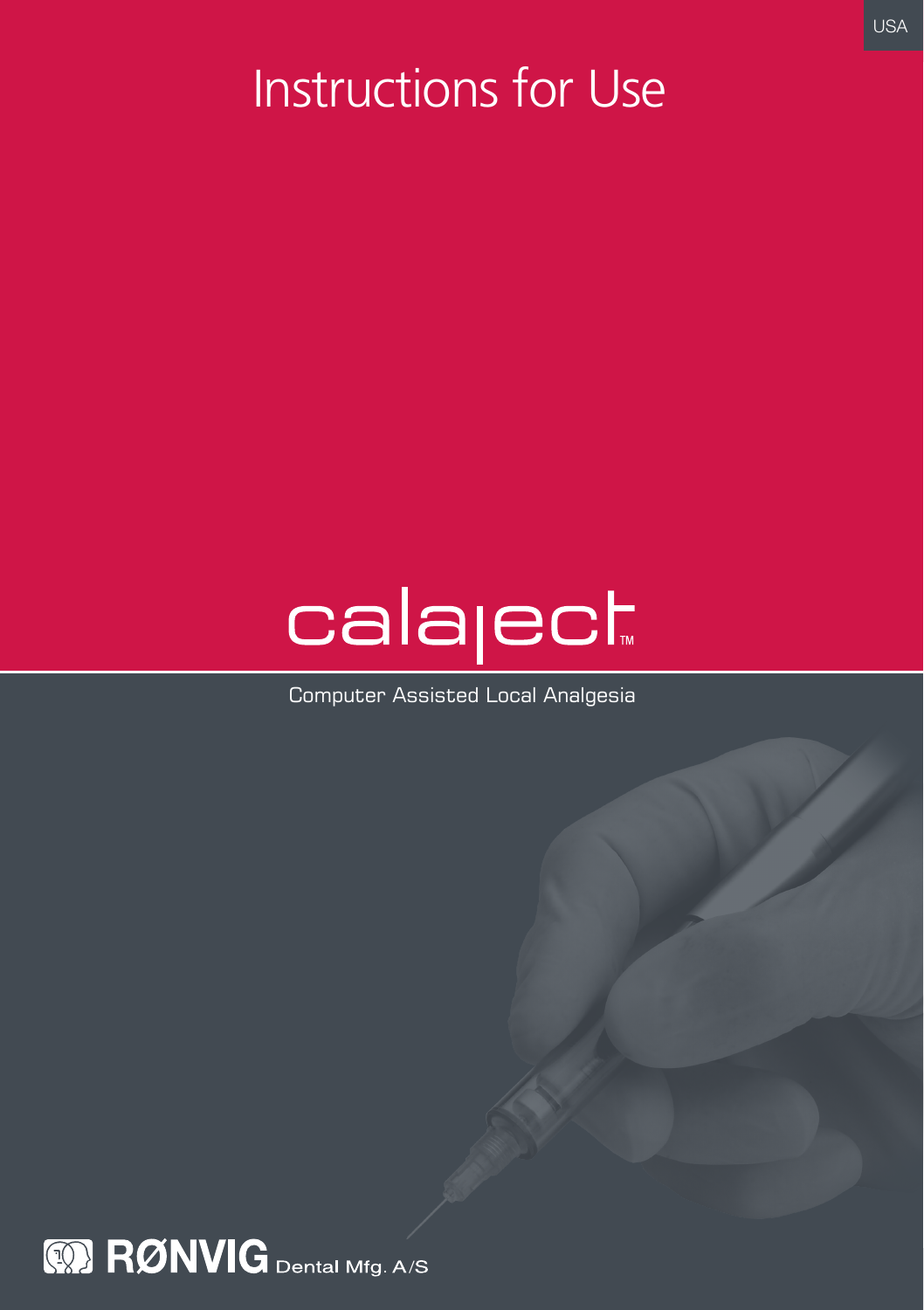## CONGRATULATIONS ON YOUR NEW CALAJECT™!

Please read these instructions thoroughly before you start using your CALAJECT™.

INTENDED USE CALAJECT™ is intended for performing dental local analgesia.

CALAJECT™ MAY ONLY BE USED BY TRAINED PERSONNEL authorized to perform dental injections. For this reason, this manual does not include specific instructions in injection techniques. The manufacturer cannot be held liable for injuries in patients due to unauthorized or incorrect use.

Federal (USA) law restricts this device to sale by or on the order of a dentist or physician.

## **CONTENTS**

- 1 Control unit
- 1  $\mathbf{\hat{T}}$  Handpiece with cord
- 1 Footswitch
- 3  $\bigwedge^{\bullet}$  Cartridge barrels, material PSU polymer
	- DESCRIPTION OF CONTROL UNIT

## FRONT PANEL WITH FINGER TOUCH DISPLAY

- 1.  $\circ$  On/Off switch
- 2. Bar-scale for display of current injection pressure/resistance
- 3. Program selection I, II, III
- 4.  $\bigcirc$  Piston rod retraction. Returns the piston rod to start position
- 5. Charging and battery level indicator

## REAR PANEL

- 6. charge socket Battery charger plug is the disconnecting device
- 7.  $\mathbf{\hat{T}}$  Socket for handpiece
- 8. pedal connection to foot switch
- 9. **volume** control for sound signal
- 10. sound aperture

1 Stand for handpiece

1 User instructions

1 Charger (Friwo FW7401M/12)

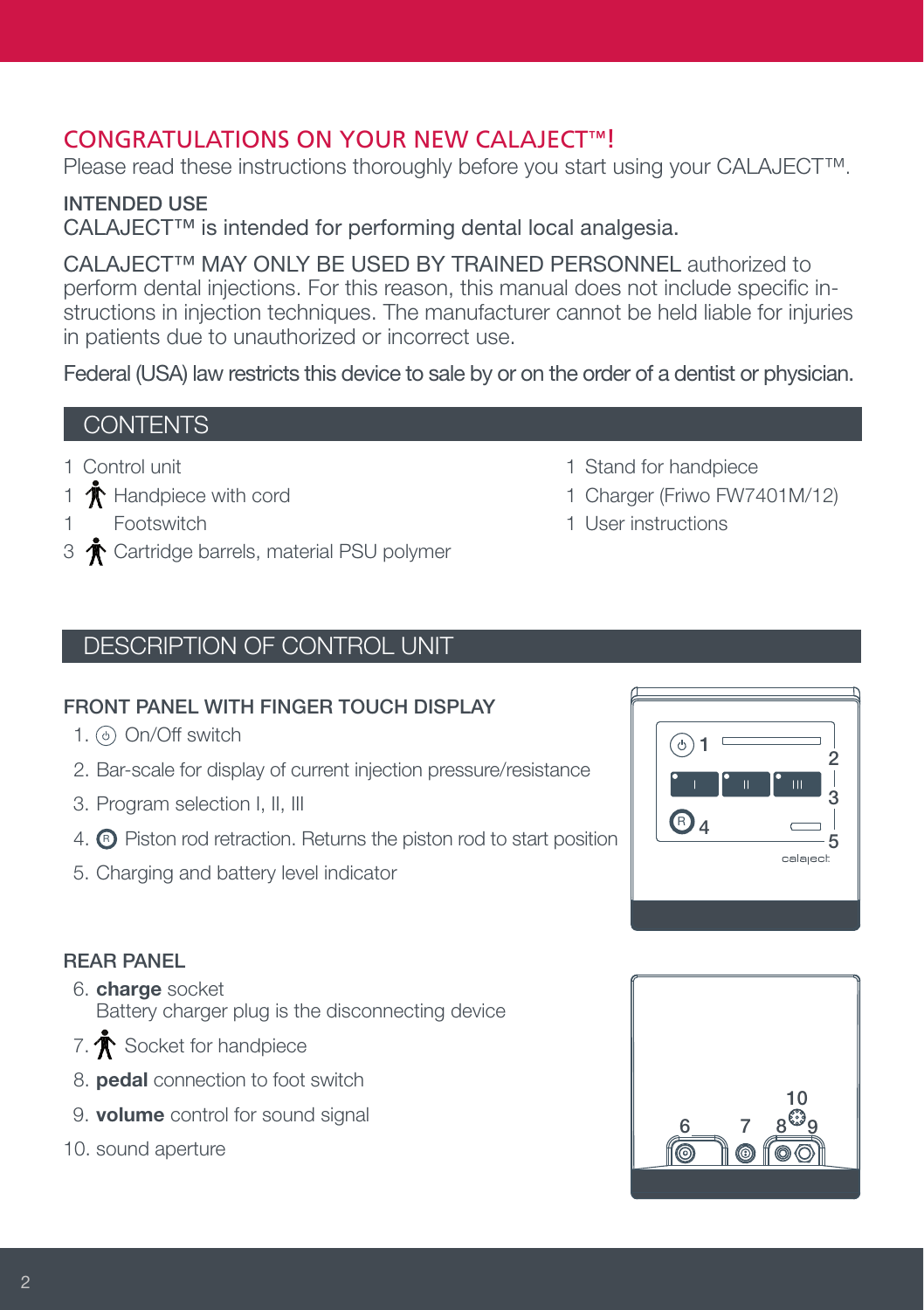## TEST AND TRAINING

New users must read these instructions carefully and familiarize themselves with the functions and different programs before using CALAJECT™.

## CLEANING

- The CALAJECT™ unit, handpiece + cord, Handpiece Holder should be disinfected with an EPA-registered disinfectant unless the item is visibly contaminated with blood; in that case a tuberculocidal agent (or a disinfectant with specific label claims for HBV and HIV) or a 1:100 dilution of a hypochlorite solution (500–600 ppm free chlorine) should be used.
- The footswitch + cord can be wiped over with a clean cloth moistened with a mild detergent or disinfection solution.



 Do not immerse into liquid. Do not autoclave. The CALAJECT™ unit and the handpiece contain sensitive electronic components that do not withstand sterilization or immersion in liquid.

• Clean the cartridge barrel in water and a mild detergent.

## **STERILIZATION**

Place the cartridge barrel in a sterilization pouch and seal it. Sterilize it in a steam sterilization autoclave at 121°C / 250°F for 15 minutes, or at 134°C / 275°F for 3 minutes.

The cartridge barrel may get a frosted appearance after a number of sterilizations, so it is recommended to replace the cartridge regularly in order to keep a clear view to the cartridge.

The cartridge barrel should also be replaced if it is damaged or if the thread appears to be worn. Replacement barrels (3 pcs. per pack) can be ordered through your CALAJECT™ dealer.

## PLACING

CALAJECT™ should be placed on a stable base during use. Ensure good access to all sockets and plugs during use and charging.

## **CHARGING**



CALAJECT™ may only be charged with the charger supplied with the system. Use of other chargers may damage the equipment and compromise the electrical safety.

For battery lifetime reasons it is recommended to remove the mains cable during use and operate on battery only. Avoid draining the battery completely - that might shorten longevity as well.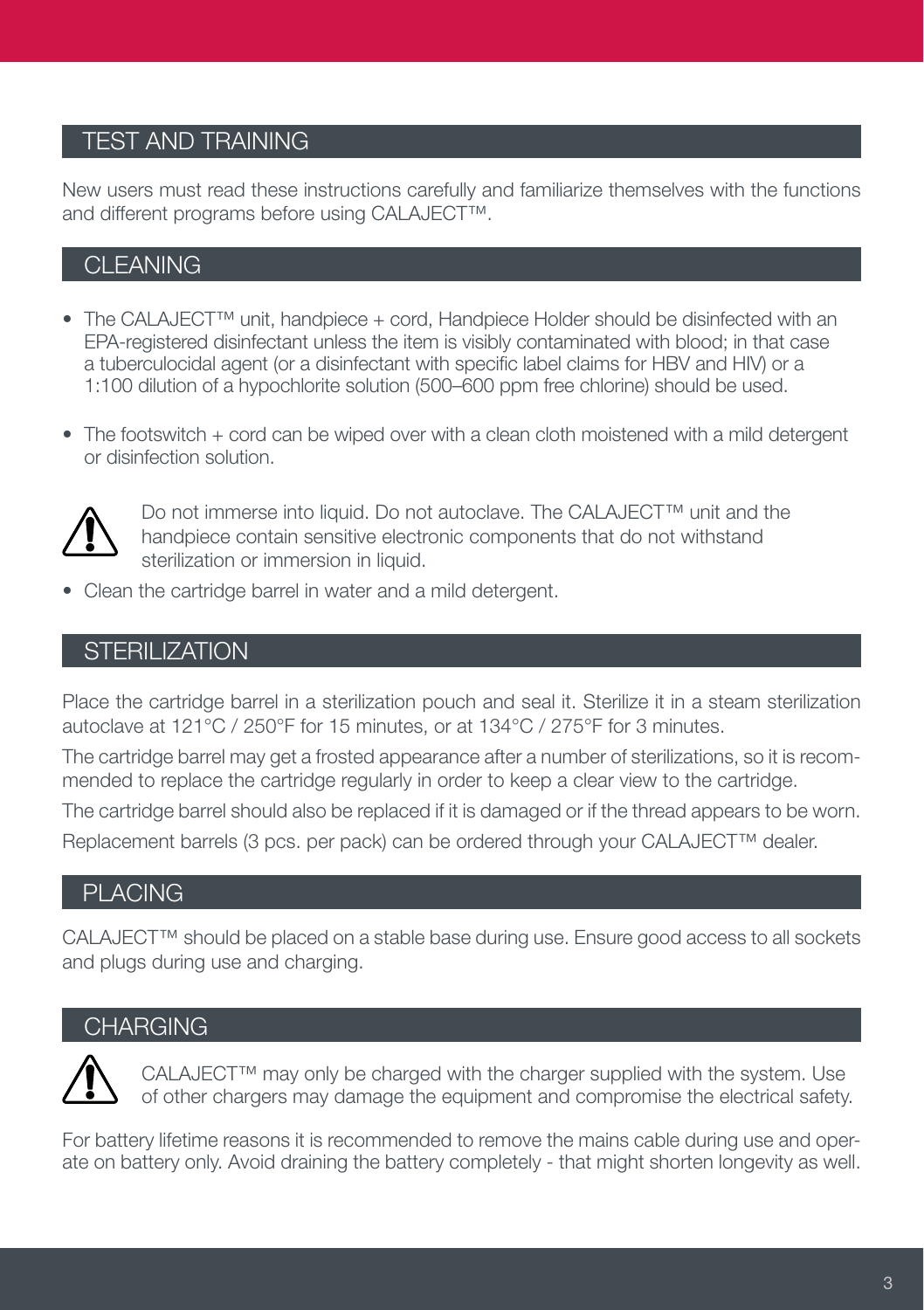## SERVICE WARRANTY & REPAIR

CALAJECT™ is covered by a 2-year guarantee on materials and construction. Normal wear and tear and damages due to inadequate use or maintenance are not covered by the warranty. In the event of malfunction, please return the device to your CALAJECT™ dealer for repair. Repairs must be performed by authorized technical personnel only. CALAJECT™ may not be serviced or maintained during use.

## PREVENTIVE INSPECTION OF EQUIPMENT

The user should check if the cords are intact and also inspect the parts for possible damages and wear. Possible traces of leaked analgesic at the piston rod opening in the CALAJECT™ handpiece can be removed by using a cotton stick moistened with a surface disinfectant - blow it dry with clean air.

## **OPTION**

CALAJECT™ is operated by a separate foot control included in the package. But the system can also be connected to the multi-function foot switch of your dental unit by a dental service engineer. When connecting to the dental unit choose a potential free contact (relaycontact). The assistant call function can often be used for this purpose. Connect to Calaject with a screened cable less than 3m long and with a 3.5mm minijack plug.

## GETTING STARTED



Do not place CALAJECT<sup>™</sup> in an environment of flammable gases.



• Connect the handpiece cord plug to the CALAJECT™ rear panel – the red dot on CALAJECT™ and the handpiece plug must be aligned. Unplug by pulling the grooved sliding ring backwards (do not turn).



Do not touch patient and connectors of control unit / battery charger at the same time.

- Turn on CALAJECT<sup>™</sup> by touching the on/off key at the front panel. By this, the piston will automatically return to starting position.
- Check the battery status on the display. At one remaining dot at the battery display, max one injection can be completed. Charging time approx. 3 hours. Operating time approx. 5 hours, when fully charged.
- Attach a needle on the cartridge barrel and insert an anaesthetic cartridge. To avoid leakage at the membrane of the cartridge it is advised to screw on the needle first and then insert the cartridge. The cartridge barrel fits standard 1.7/1.8 ml dental cartridges and standard dental needles.



Make sure that the needle is completely mounted and that the needle fits the applied cartridge barrel (standard metric thread (M6) or imperial inch thread (7/32")).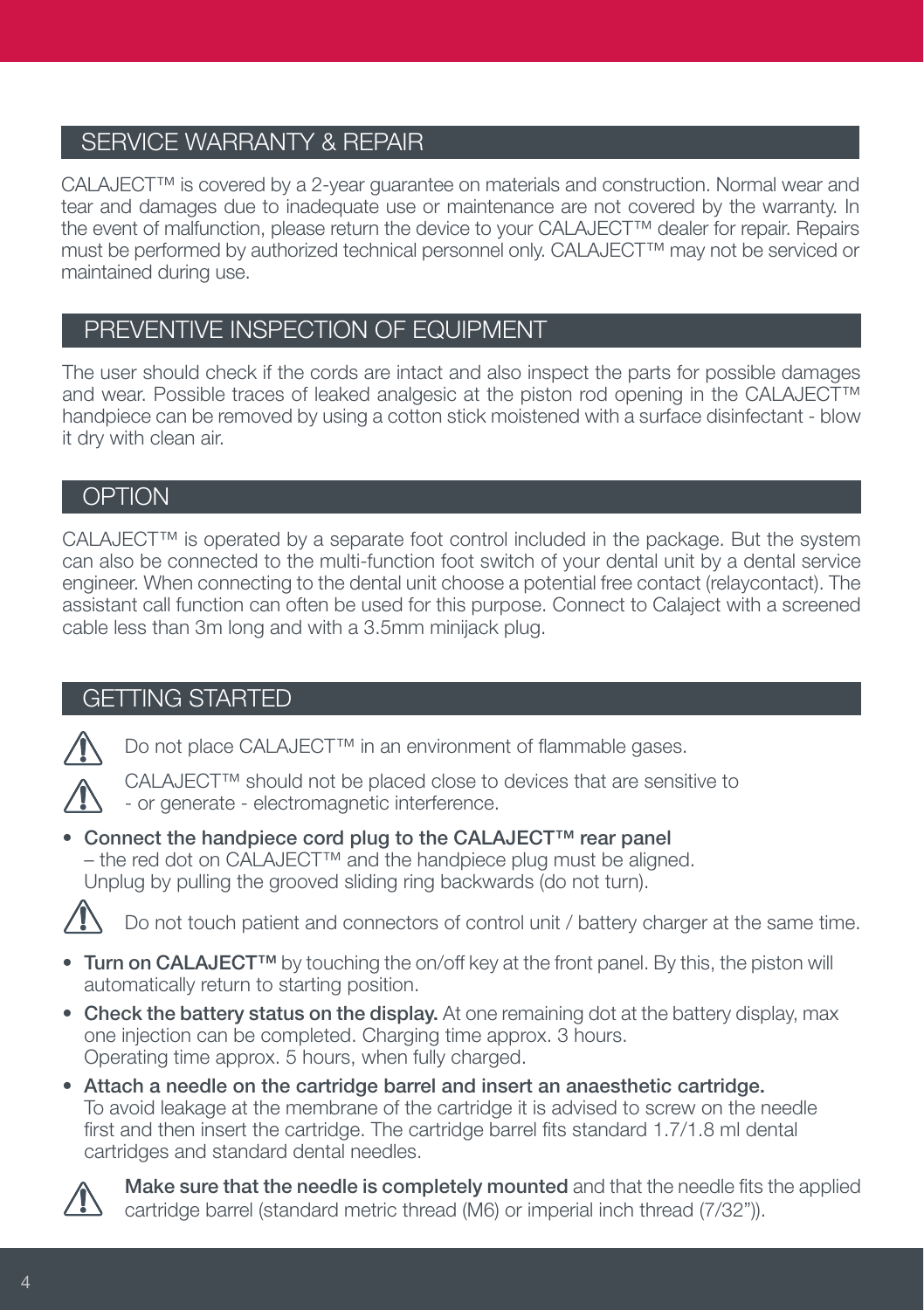- Mount the loaded cartridge barrel onto the handpiece. Before the barrel is screwed onto the handpiece, the piston rod should be retracted to starting position. It will automatically return to starting position, when CALAJECT™ is turned on. The piston rod can also be returned to starting position by pressing "R" on the display.
- Prime the needle, by applying a quick tap on the foot switch. The plunger will then move forward for 2 sec. after which it will stop automatically. Now the piston is fully engaged in the cartridge and CALAJECT™ is ready for injection. This priming mode is indicated by a rotating light signal at the front panel.



 $\sqrt{N}$  Do not inject in prime-needle mode.

- Select program. When the foot switch is activated again, the chosen injection program will be active.
- CALAJECT™ will stop automatically, when the cartridge is empty a long beep will be heard. Return the piston rod by pressing "R" at the display. Make sure to let the piston retract completely, before you unscrew the barrel from the handpiece.

CALAJECT™ will stop automatically when it reaches the pre-programmed maximum pressure. In such case, a long sound signal will be heard and the pressure bar-scale on the display will turn off. Wait a moment or move the needle to a new position before you continue the injection.

Change the needle if you suspect a clogging of the cannula. Otherwise this may result in a high back pressure and automatic stop. CALAJECT™ will also turn off automatically, if it has been turned on for a continuous period of 6 hours (=battery protection). Can be restarted in the normal way after such incident.

## **ASPIRATION**

CALAJECT™ aspirates automatically whenever the foot switch is deactivated during injection in Program I, II and III.

## SAFE NEEDLE HANDLING

The cavity in the CALAJECT™ handpiece holder is designed for parking the needle sheath during injection. It facilitates one-handed recapping after and between injections and allows you to place the handpiece safely in the holder with reduced risk of injuring yourself on a used, contaminated needle.

## AUDIBLE SIGNALS

## Two-tone signal

By injection in program I, II, and III, the frequency of the sound indicates the current injection speed.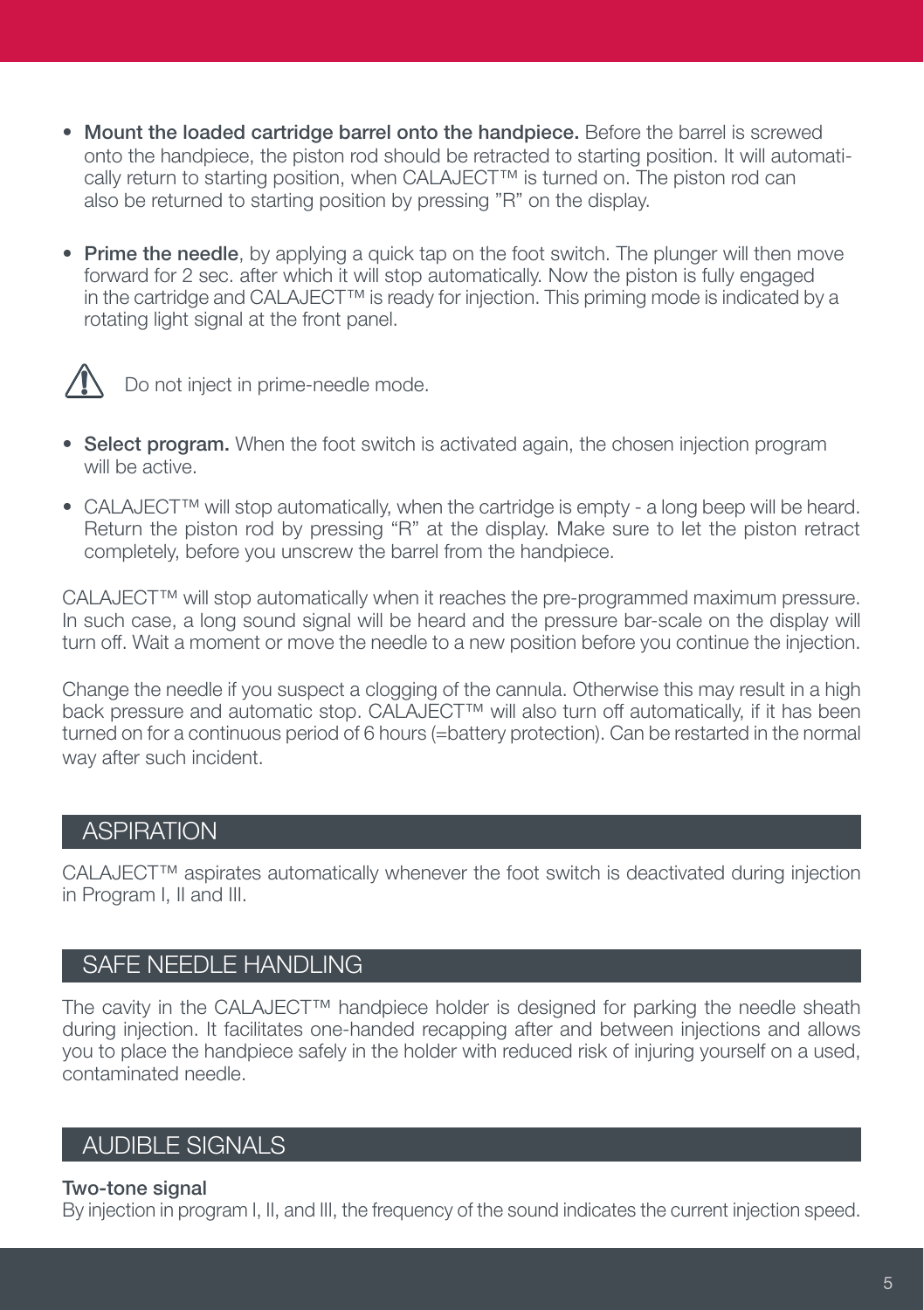## Long, continuous beep: • cartridge is empty

- 
- automatic stop

The beep intensity may be adjusted by the volume button (9) by using a flathead screwdriver or a mini-spatula.

## VISUAL SIGNALS

When CALAJECT™ has been prepared and is switched on, Program II will illuminate as default. The piston will retract automatically, which is indicated by three illuminated LEDs rotating around the "R" key.

During activation, the LED of the selected program will blink with the two-tone signal and thereby reflect the injection speed.

The back pressure on the piston can be read on the bar-scale at top of the display. At increased counter pressure, the bar will iluminate gradually from left to the right with green LEDs. Finally the bar will turn orange and red, after which CALAJECT™ will stop automatically.

The battery indicator is green only. 4 LED dots indicate full charge.

## $PROGRAM 1$  Recommended for intraligamental – and also palatal – analgesia

- Activate the foot switch and hold it down. CALAJECT™ starts in slow injection mode, 0.006 ml/sec. Option: The speed can be increased to 0.009 ml/sec by a quick release/re-activation of the foot switch. The speed can be changed back again by a renewed release/re-activation.
- The PDL-technique requires a relatively high injection pressure initially. This is why Program 1 allows a substantially higher injection pressure / resistance than program 2 and 3 before the automatic stop is activated.

| ۸ |          |
|---|----------|
|   |          |
|   |          |
|   | calaject |
|   |          |

• Automatic suck-back / aspiration when foot switch is deactivated. Minimizes after-dripping from the needle.

## TIP

For intraligamental (PDL) analgesia it is recommended to dose 0.2 – 0.9 ml per root depending on the size of the root and the expected duration of the procedure. For further guidance on the PDL technique, we refer to the published literature on the subject.

## TIP

If the pressure has become so high that CALAJECT™ stops, the needle opening may have become blocked and it is recommended to rotate the needle slightly in order to obtain a good flow.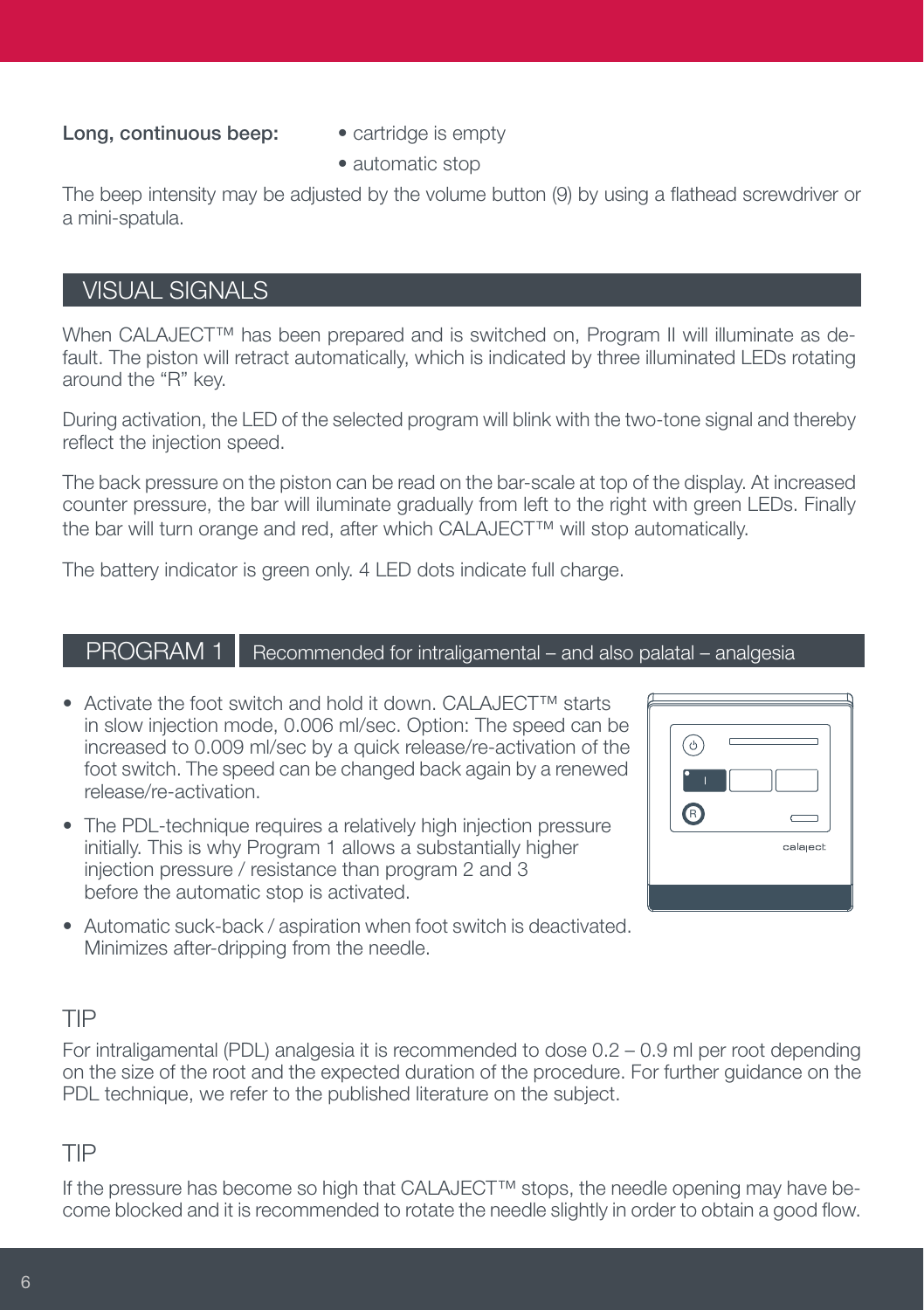## **PROGRAM 2** | Recommended for infiltration analgesia

- Activate the foot switch and hold it down throughout the injection. The sequence begins with 10 seconds slow speed (0.006 ml/sec) followed by a gradual increase over 5 seconds to medium injection speed 0.03 ml/sec.
- When the injection has been stopped and is reactivated again, the same sequence will repeat: First 10 seconds slowly with gradual increase to medium speed. No option of speed change in Program 2.
- Aspirates automatically whenever the foot switch is released. The small suck-back will also prevent after-dripping from the needle.

## PROGRAM 3 | Recommended for regional nerve block analgesia

- Activate the footswitch and hold it down throughout the injection. CALAJECT™ begins slowly, 0.006 ml/sec. By releasing/re-activating the foot control in one swift movement, the injection speed will increase gradually over the next 5 seconds to high speed (approx. 0.04 ml/sec). Hereafter, high speed at every stop/start.
- Aspirates automatically whenever the foot switch is released. The small suck-back will also prevent after-dripping from the needle.

| <b>CALAJECT Type CJ2</b> | Control unit                      | Handpiece                                      | Stand               |
|--------------------------|-----------------------------------|------------------------------------------------|---------------------|
| Length                   | 95 mm<br>Foot switch cable: 2.2 m | 200 mm (incl. barrel)<br>Handpiece cord: 1.7 m |                     |
| <b>Width</b>             | $120$ mm                          | $Q$ 12 mm                                      | $\varnothing$ 60 mm |
| Height                   | 115 mm                            |                                                | 34 mm               |
| Weight                   | 750 g                             | 50 <sub>g</sub>                                | 410 g               |
| Nominal voltage          | 7.2 V, 1.2Ah                      |                                                |                     |
| Battery (Lithium-ion)    | 5 hours on each charge            |                                                |                     |
| Charging time            | Approx. 3 hours                   |                                                |                     |
| Dental Cartridge         |                                   | 1.7/1.8 ml standard cartridges                 |                     |
| Dental Needles           |                                   | Standard M6 and 7/32"                          |                     |
| Charging:                | 12V-DC/1ADC                       |                                                |                     |

| <b>ENVIRONMENT: Temperature:</b> | Altitude:<br>Humidity: | Operation at 10 to 35°C / 50 to 95°F.<br>Storage and transportation at -20 to 50°C / -4 to 122°F.<br>Operation in 0-3000 m.<br>Storage and transportation: no restrictions.<br>Operation, storage and transportation: 10-95%. |
|----------------------------------|------------------------|-------------------------------------------------------------------------------------------------------------------------------------------------------------------------------------------------------------------------------|
| Classification:<br>Standards:    | EN60601-1              | Council directive 93/42/EEC, Class IIa. Internally powered equipment, Class IIa battery charger, type b<br>applied part, ipx 7 foot control, suitable for continuous operation.                                               |
| Disposal:                        |                        | Separate collection of electronic waste.                                                                                                                                                                                      |



 $\odot$  $\mathbf{H}^{\pm}$ ®  $\overline{C}$ calaject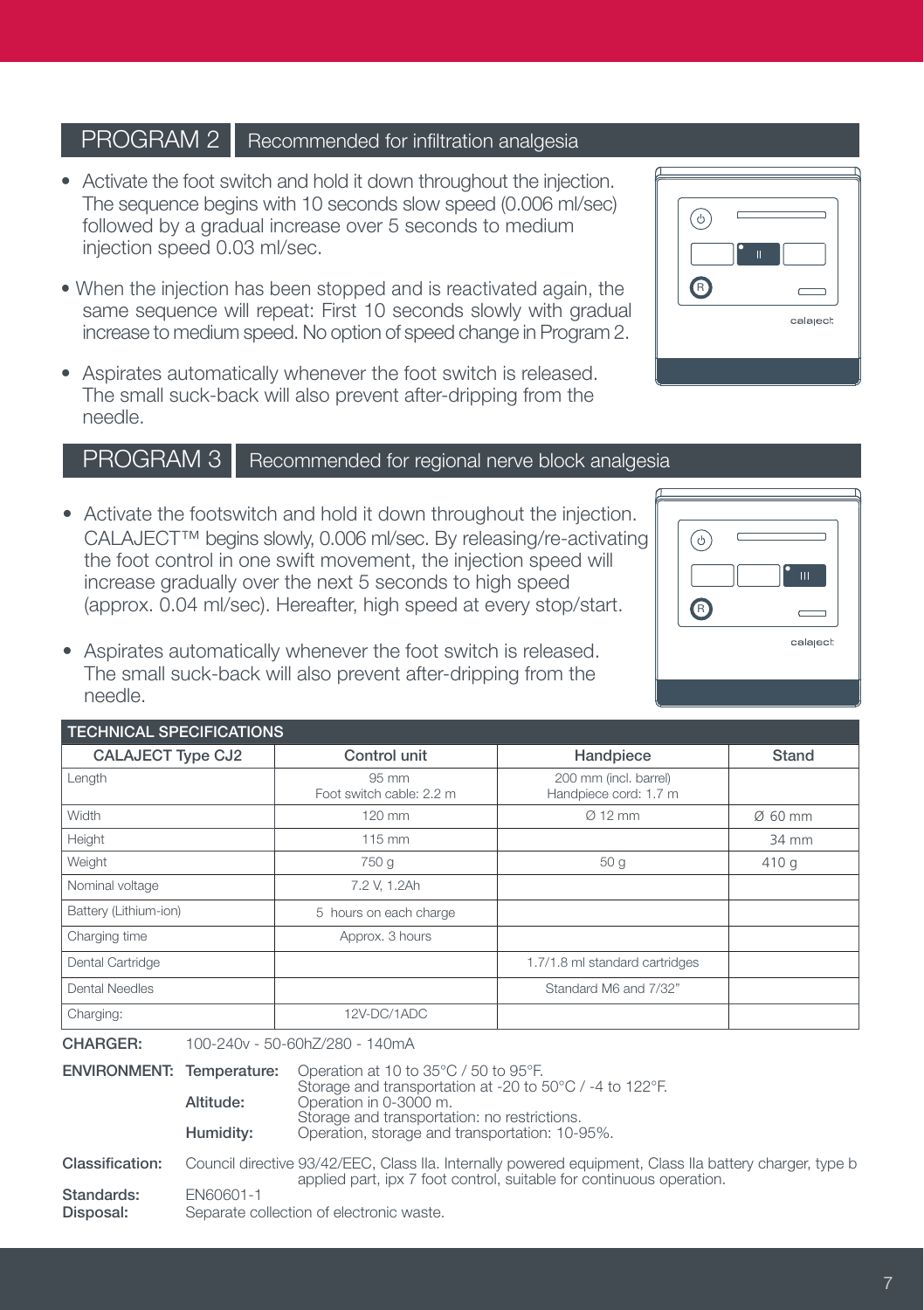| <b>TROUBLESHOOTING</b>                           |                                                                                                                                                                                                           |                                                                                                                                                                                              |                                                                                                                                    |
|--------------------------------------------------|-----------------------------------------------------------------------------------------------------------------------------------------------------------------------------------------------------------|----------------------------------------------------------------------------------------------------------------------------------------------------------------------------------------------|------------------------------------------------------------------------------------------------------------------------------------|
| Problem                                          | Cause                                                                                                                                                                                                     | Solution                                                                                                                                                                                     | Future remedy                                                                                                                      |
| Unstable function                                | Damaged handpiece<br>cord                                                                                                                                                                                 | If any visible damages<br>on plug or cord -> send<br>it in for repair.                                                                                                                       | Read instructions for cor-<br>rect connection / removal<br>of plug. Avoid squeez-<br>ing damages and sharp<br>bending of the cord. |
|                                                  | Damaged foot switch<br>cable                                                                                                                                                                              | If any visible damages<br>on plug or cable -> send<br>it in for repair.                                                                                                                      | Avoid passing over the<br>cable with your chair.<br>Avoid squeezing dam-<br>ages and sharp bending<br>of the cable.                |
|                                                  | Loose connection in<br>wires, plugs, terminals or<br>foot switch.                                                                                                                                         | Visual inspection not<br>possible. Check the<br>function by using<br>another CALAJECT<br>foot switch. Send in for<br>repair.                                                                 | Read instructions for<br>correct connection /<br>removal of plug. Avoid<br>squeezing damages<br>and sharp bending of<br>cables.    |
| Premature illumination<br>of pressure indicator. | <b>Blocked</b> needle                                                                                                                                                                                     | Change the needle                                                                                                                                                                            |                                                                                                                                    |
| Automatic stop<br>happens often.                 | Piston moves slowly - too<br>much friction between the<br>moving parts inside the<br>handpiece.                                                                                                           | Send in for repair.                                                                                                                                                                          |                                                                                                                                    |
| Piston does not retract                          | The "R" was activated<br>more than once or barrel<br>was unscrewed too early.                                                                                                                             | Activate the foot switch<br>to send the piston a bit<br>forward again. Now the<br>"R" can be reactivated.                                                                                    | Press "R" button only<br>once and let the piston<br>retract completely be-<br>fore unscrewing the bar-<br>rel from the handpiece.  |
| Leakage                                          | The needle was screwed<br>onto the barrel after inser-<br>tion of the cartridge. That<br>can cause an uneven per-<br>foration of the membrane.<br>which leaves a hole in the<br>membrane that is too big. | Mount the needle first<br>to the empty cartridge<br>barrel. Hereafter insert<br>the cartridge and push it<br>forward. This ensures a<br>straight and clean cut of<br>the cartridge membrane. |                                                                                                                                    |
|                                                  | The rear part of the needle<br>cannula is relatively long.<br>(rear cannula length varies<br>among needle brands)                                                                                         | In such case, the op-<br>posite sequence is<br>recommended: Insert<br>cartridge first after which<br>you mount the needle.                                                                   |                                                                                                                                    |
|                                                  | The membrane of the<br>applied cartridge is<br>relatively small - a risk that<br>the needle will penetrate at<br>the edge of the membrane<br>and loosen the membrane<br>at the metal cap.                 | Change cartridge brand.<br>The diameter of the<br>membrane must be<br>bigger.                                                                                                                |                                                                                                                                    |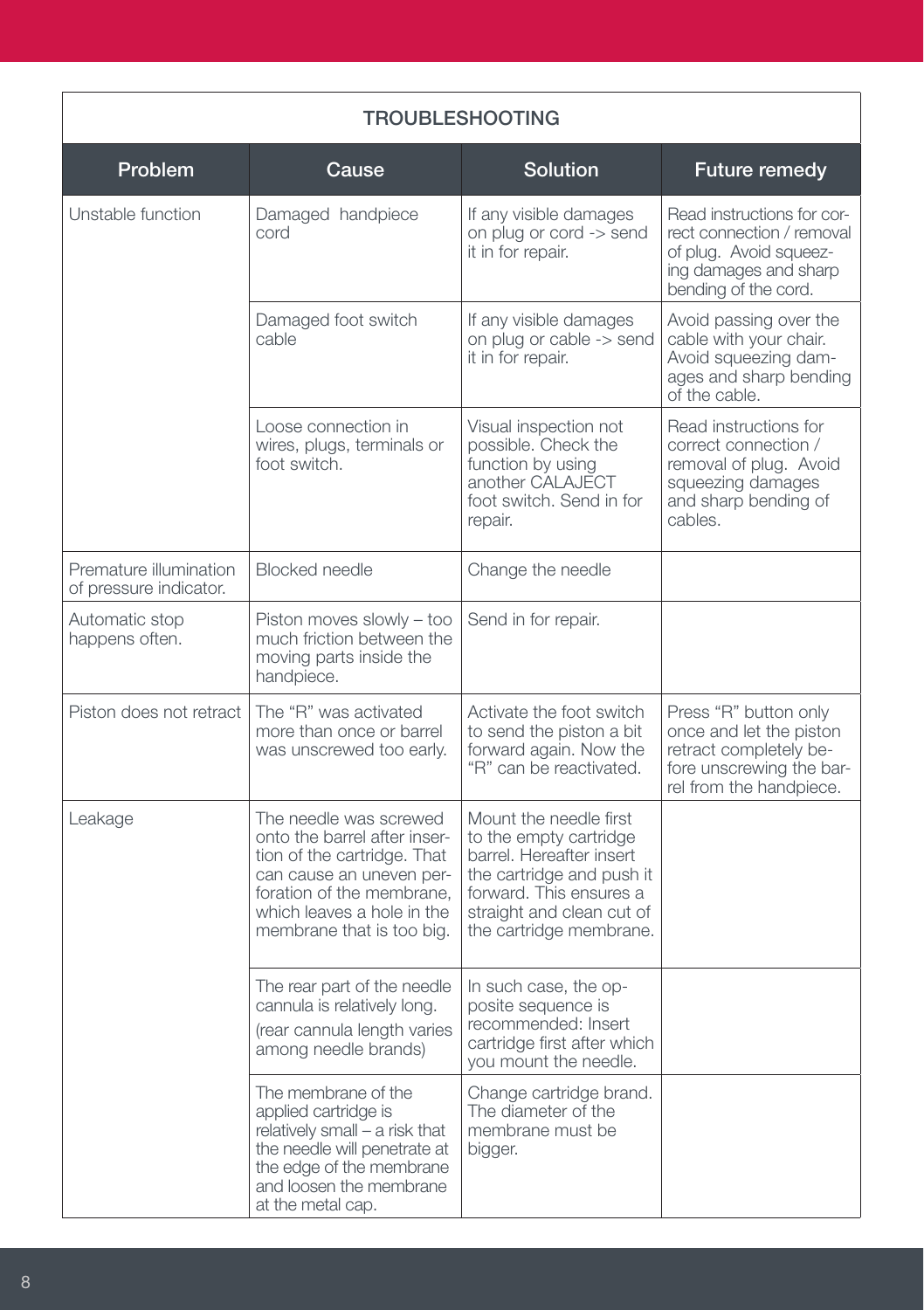| <b>TROUBLESHOOTING</b>                        |                                                                                                                                                                                                                                                                                                                                                                         |                                                                                                                                                                                                                                                                                                                                                                   |                                                                                                                   |
|-----------------------------------------------|-------------------------------------------------------------------------------------------------------------------------------------------------------------------------------------------------------------------------------------------------------------------------------------------------------------------------------------------------------------------------|-------------------------------------------------------------------------------------------------------------------------------------------------------------------------------------------------------------------------------------------------------------------------------------------------------------------------------------------------------------------|-------------------------------------------------------------------------------------------------------------------|
| Problem                                       | Cause                                                                                                                                                                                                                                                                                                                                                                   | <b>Solution</b>                                                                                                                                                                                                                                                                                                                                                   | <b>Future remedy</b>                                                                                              |
| The cartridge broke<br>during injection.      | This specific cartridge<br>was weak and did not<br>withstand the higher<br>injection pressure<br>required for intraliga-<br>mental injections. A<br>rare, but well-known<br>risk at intraligamental<br>injections. The cartridge<br>barrel of CALAJECT™<br>encloses the cartridge<br>completely and pre-<br>vents pieces of glass to<br>cause damage to the<br>patient. | Disconnect the<br>cartridge barrel and<br>remove the fragments<br>of glass very care-<br>fully. Check if liquid has<br>leaked at the piston rod<br>opening.<br>Clean it by using a<br>cotton stick moistened<br>with a surface disinfect-<br>ant. Blow it dry with<br>clean air.<br>If leakage is extensive,<br>send the handpiece in<br>for cleaning and repair. |                                                                                                                   |
| Battery level does not<br>improve at charging | Charger is defective.                                                                                                                                                                                                                                                                                                                                                   | Try another CALAJECT<br>charger (Other chargers<br>may not be used)                                                                                                                                                                                                                                                                                               |                                                                                                                   |
|                                               | The built-in Li-Ion bat-<br>tery is defective or worn<br>out.                                                                                                                                                                                                                                                                                                           | Send in CALAJECT for<br>battery change.                                                                                                                                                                                                                                                                                                                           | Extend battery lifetime<br>by charging regularly.<br>Avoid draining the bat-<br>tery completely several<br>times. |

## CONTRA-INDICATIONS AND PHYSIOLOGICAL HAZARDS

## Contra-indications:

No specific for CALAJECT beyond the contra-indications described in the product page and package insert of the applied analgesic solution purchased separately.

## Possible physiological hazards:

In the event of the most serious technical failure that can be foreseen, the dental cartridge will be emptied in 30 seconds at maximum speed. Injection of 1.8 ml local analgesic at this speed may cause the following physiological complications:

Nerve block analgesia and infiltrations: No known. Discomfort and after pain may occur.

Intraligamentary and palatal injections: No known, but injection at this high speed level may be associated with discomfort and pain, and the patient will react.

## Intravascular injection:

By accidental intravascular injection of 1.8 ml local analgesic containing adrenaline as a vasoconstricting agent, the patient may feel heart palpitations and discomfort. Patients with heart and cardiovascular diseases may risk more serious complications - therefore, please study the package insert of the applied local analgesic solution.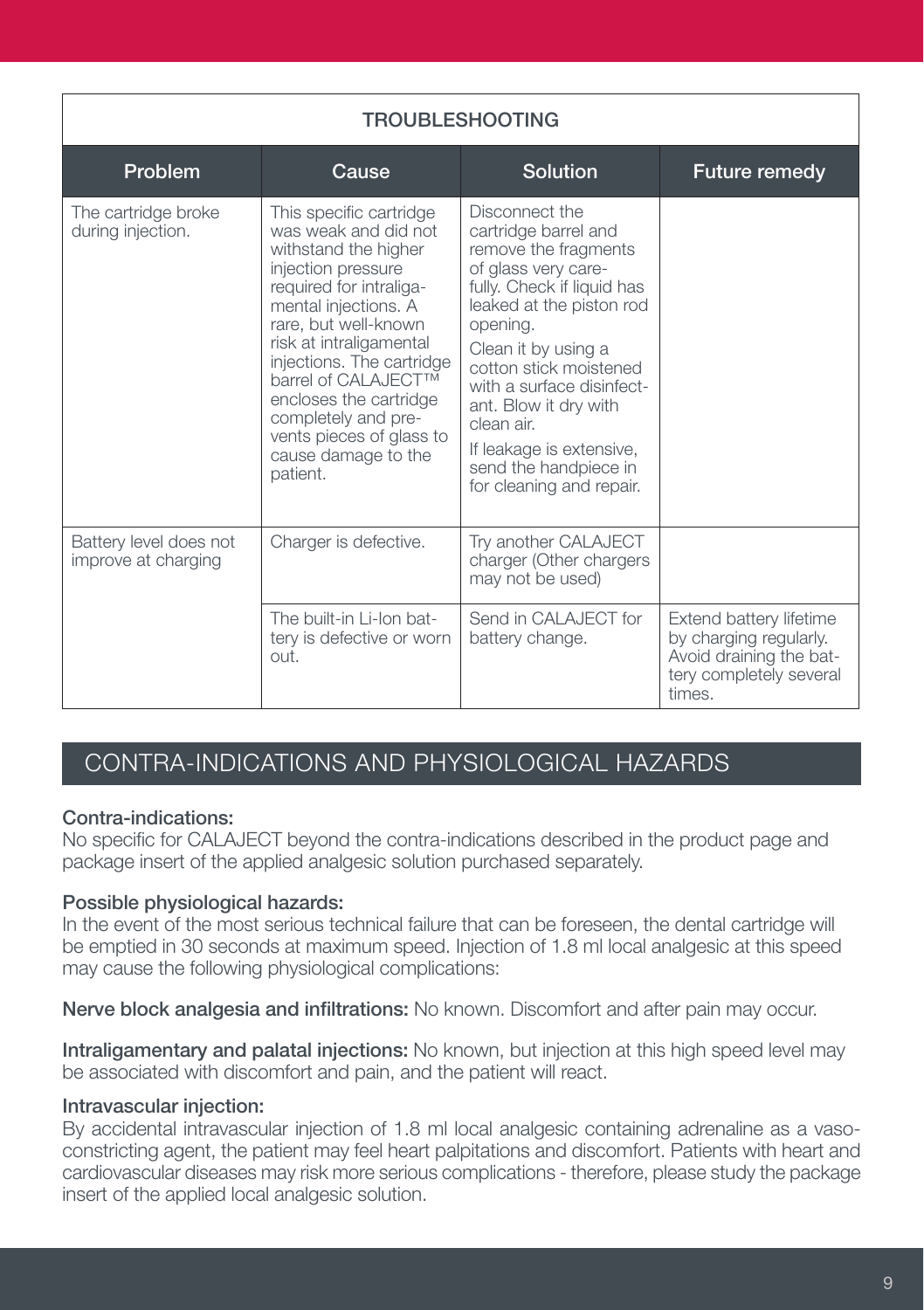## EMC Technical Information

| Table 1                                                                                                                                                                                                                 | Electromagnetic emissions |                                                                                                                                                                                       |  |
|-------------------------------------------------------------------------------------------------------------------------------------------------------------------------------------------------------------------------|---------------------------|---------------------------------------------------------------------------------------------------------------------------------------------------------------------------------------|--|
| The "CALAJECT <sup>TM</sup> " is intended for use in the electromagnetic environment specified below. The customer or the user<br>of the "CALAJECT <sup>™</sup> " should assure that it is used in such an environment. |                           |                                                                                                                                                                                       |  |
| <b>Emissions test</b>                                                                                                                                                                                                   | Compliance                | Electromagnetic environment quidance                                                                                                                                                  |  |
| <b>RF</b> emissions<br>CISPR11<br>IEC 60601-1-2<br>EN55011                                                                                                                                                              | Group 1                   | The device uses RF energy only for its internal function.<br>Therefore, its RF emissions are very low and are not likely to<br>cause any interference in nearby electronic equipment. |  |
| RF emissions<br>CISPR11<br>IEC 60601-1-2<br>EN55011                                                                                                                                                                     | Class B                   | The device is suitable for use in all establishments, including<br>domestic establishments and those directly connected to the                                                        |  |
| Harmonic emissions<br>IEC 60601-1-2<br>IEC 61000-3-2                                                                                                                                                                    | Class A                   | public low-voltage power supply network that supplies build-<br>ings used for domestic purposes.                                                                                      |  |
| Voltage fluctuations/<br>flicker emissions<br>IEC 60601-1-2<br>IEC 61000-3-3                                                                                                                                            | Complies                  |                                                                                                                                                                                       |  |

| Table 2                                                                                                                                                                                      | Electromagnetic immunity                                                                  |                                                                                           |                                                                                                                                                                    |
|----------------------------------------------------------------------------------------------------------------------------------------------------------------------------------------------|-------------------------------------------------------------------------------------------|-------------------------------------------------------------------------------------------|--------------------------------------------------------------------------------------------------------------------------------------------------------------------|
| The "CALAJECT™" is intended for use in the electromagnetic environment specified below. The customer or the user<br>of the "CALAJECT™" should assure that it is used in such an environment. |                                                                                           |                                                                                           |                                                                                                                                                                    |
| Immunity test                                                                                                                                                                                | IEC 60601-1<br><b>Test level</b>                                                          | Compliance level                                                                          | Electromagnetic envi-<br>ronment quidance                                                                                                                          |
| Electrostatic discharge<br>(ESD)<br>IEC 60601-1-2<br>IEC61000-4-2                                                                                                                            | +6KV contact<br>+8KV air<br>$+15$ KV air                                                  | +6KV contact<br>+8KV air<br>$+15$ KV air                                                  | Floors should be wood.<br>concrete or ceramic tile.<br>If floors are covered with<br>synthetic material, the rela-<br>tive humidity should be at<br>least $40\%$ . |
| Electrical fast transient/<br>burst<br>IEC 60601-1-2<br>IEC61000-4-4                                                                                                                         | $\pm$ 2KV for power supply<br>lines<br>$\pm$ 1KV for input/output lines                   | $\pm$ 2KV for power supply<br>lines<br>±1KV for input/output lines                        | Mains power supply quality<br>should be that of typical<br>residential area.                                                                                       |
| Surge<br>IEC 60601-1-2<br>IEC61000-4-5                                                                                                                                                       | +1KV differential mode                                                                    | +1KV differential mode                                                                    |                                                                                                                                                                    |
| Voltage dips, short<br>interruptions and voltage<br>variations on power supply<br>input lines.<br>IEC 60601-1-2<br>IEC61000-4-11                                                             | <5% UT for 0.5 cycle<br>40%UT for 5 cycles<br>70%UT for 25 cycles<br><5%UT for 250 cycles | <5% UT for 0.5 cycle<br>40%UT for 5 cycles<br>70%UT for 25 cycles<br><5%UT for 250 cycles | Mains power supply quality<br>should be that of typical<br>residential area.                                                                                       |
| Power frequency (50-60Hz)<br>magnetic field.<br>IEC 60601-1-2<br>IEC61000-4-8                                                                                                                | 30A/m                                                                                     | 30A/m                                                                                     | Power frequency magnetic<br>fields should be that of<br>typical residential area.                                                                                  |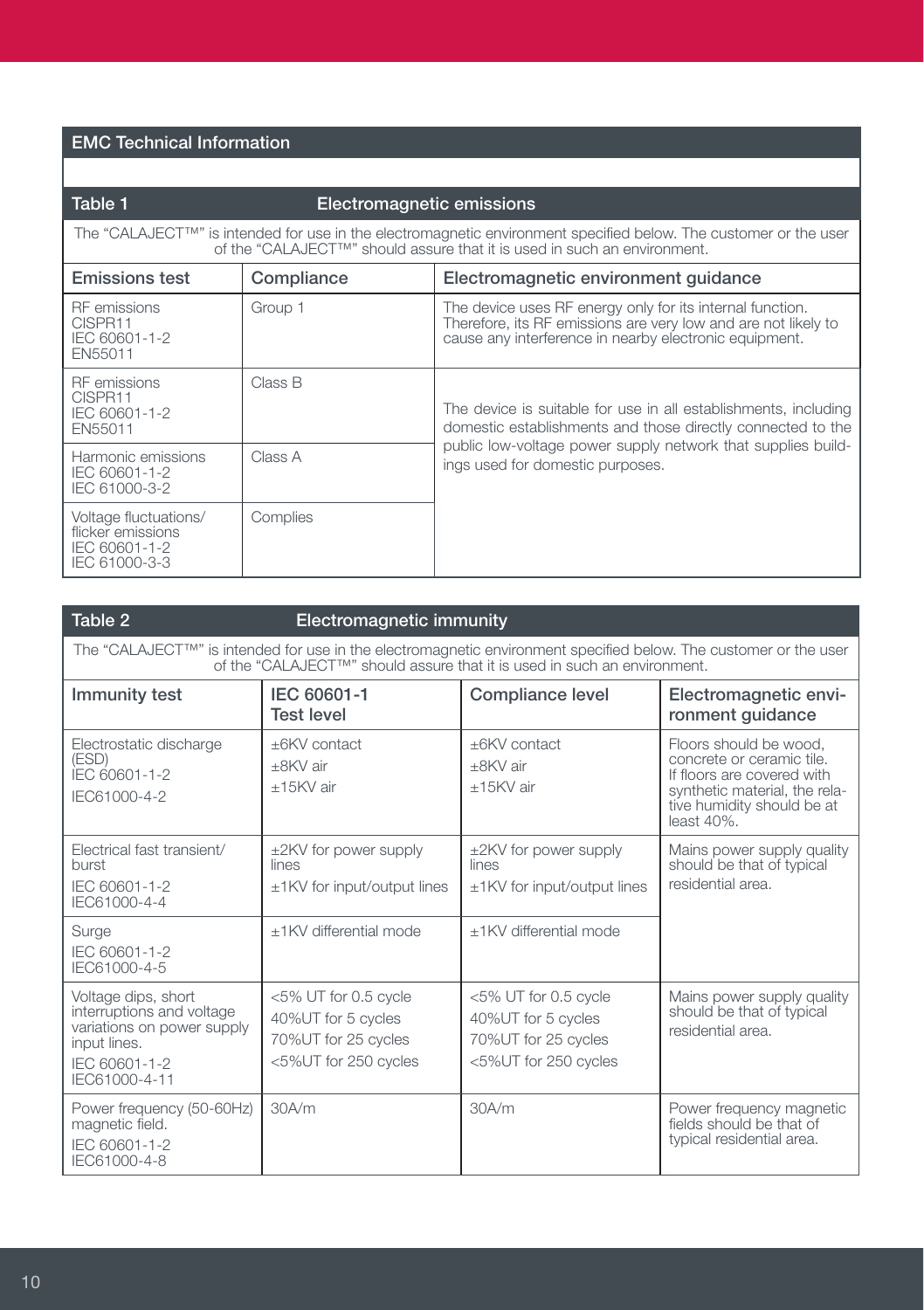### Table 3 Electromagnetic immunity

The "CALAJECT<sup>TM</sup>" is intended for use in the electromagnetic environment specified below. The customer or the user of the "CALAJECT™" should assure that it is used in such an environment. Immunity test IEC 60601-1 Test level Compliance level Electromagnetic environment guidance Portable and mobile RF communications equipment should be used no closer to any part of the device, including cables, than the recommended separation distance calculated from the equation applicable to the Conducted RF frequency of the transmitter. 10Vrms IEC 60601-1-2 Recommended separation distance IEC61000-4-6 150KHz to 80 MHz 10Vrms *d*=1,2√ *P* Radiated RF 3V/can 3V/m *d*=1,2√ *P* 80 MHz to Hz to 800 MHz IEC 60601-1-2 80MHz to 2,5GHz *d*=2,3√ *P* 800 MHz to 2,5 GHz IEC61000-4-3 where P is the maximum output power rating of the transmitter in watts (W) according to the transmitter manufacturer and d is the recommended separation distance in meters (m). Field strengths from fixed RF transmitters, as determined by an electromagnetic site survey<sup>a</sup>, should be less than the compliance level in each frequency rangeb Interference may occur in the vicinity of  $^{\prime}$ (e)) equipment marked with the following symbol: NOTE 1 At 80 MHz and 800 MHz, the higher frequency range applies. NOTE 2 These quidelines may not apply in all situations. Electromagnetic propagation is affected by absorption and reflection from structures, objects and people. a Field strengths from fixed transmitters, such as base stations for radio (cellular/cordless) telephones and land mobile radios, amateur radio, AM and FM radio broadcast and TV broadcast cannot be predicted theoretically with accuracy. To assess the electromagnetic envi-

ronment due to fixed RF transmitters, an electromagnetic site survey should be considered. If the measured field strength in the location in<br>which the device is used exceeds the applicable RF compliance level above, the de abnormal performance is observed, additional measures may be necessary, such as re-orienting or relocating the device.

b Over the frequency range 150 kHz to 80 MHz, field strengths should be less than 3 V/m.

## Table 4 Recommended separation distances between portable and mobile RF communications equipment and the "CALAJECT"

The device is intended for use in an electromagnetic environment in which radiated RF disturbances are controlled. The customer or the user of the device can help prevent electromagnetic interference by maintaining a minimum distance between portable and mobile RF communications equipment (transmitters) and the device as recommended below, according to the maximum output power of the com- munications equipment

| Rated maximum                | Separation distance according to frequency of transmitter m |                                         |                                          |  |
|------------------------------|-------------------------------------------------------------|-----------------------------------------|------------------------------------------|--|
| output of<br>transmitter (W) | 150 kHz to 80 MHz<br>$d = 1.2 \sqrt{P}$                     | 80 MHz to 800 MHz<br>$d = 1.2 \sqrt{P}$ | 800 MHz to 2,5 GHz<br>$d = 2.3 \sqrt{P}$ |  |
| 0.01                         | 0.12                                                        | 0.12                                    | 0.23                                     |  |
| 0,1                          | 0,38                                                        | 0.38                                    | 0.73                                     |  |
|                              | 1,2                                                         | 1.2                                     | 2,3                                      |  |
| 10                           | 3,8                                                         | 3,8                                     | 7,3                                      |  |
| 100                          | 12                                                          | 12                                      | 23                                       |  |

For transmitters rated at a maximum output power not listed above the recommended separation distance d in metres (m) can be estimated using the equation applicable to the frequency of the transmitter, where P is the maximum output power rating of the transmitter in watts (W) according to the transmitter manufacturer.

NOTE 1 At 80 MHz and 800 MHz, the separation distance for the higher frequency range applies.

NOTE 2 These guidelines may not apply in all situations. Electromagnetic propagation is affected by absorption and reflection from structures, objects and people.